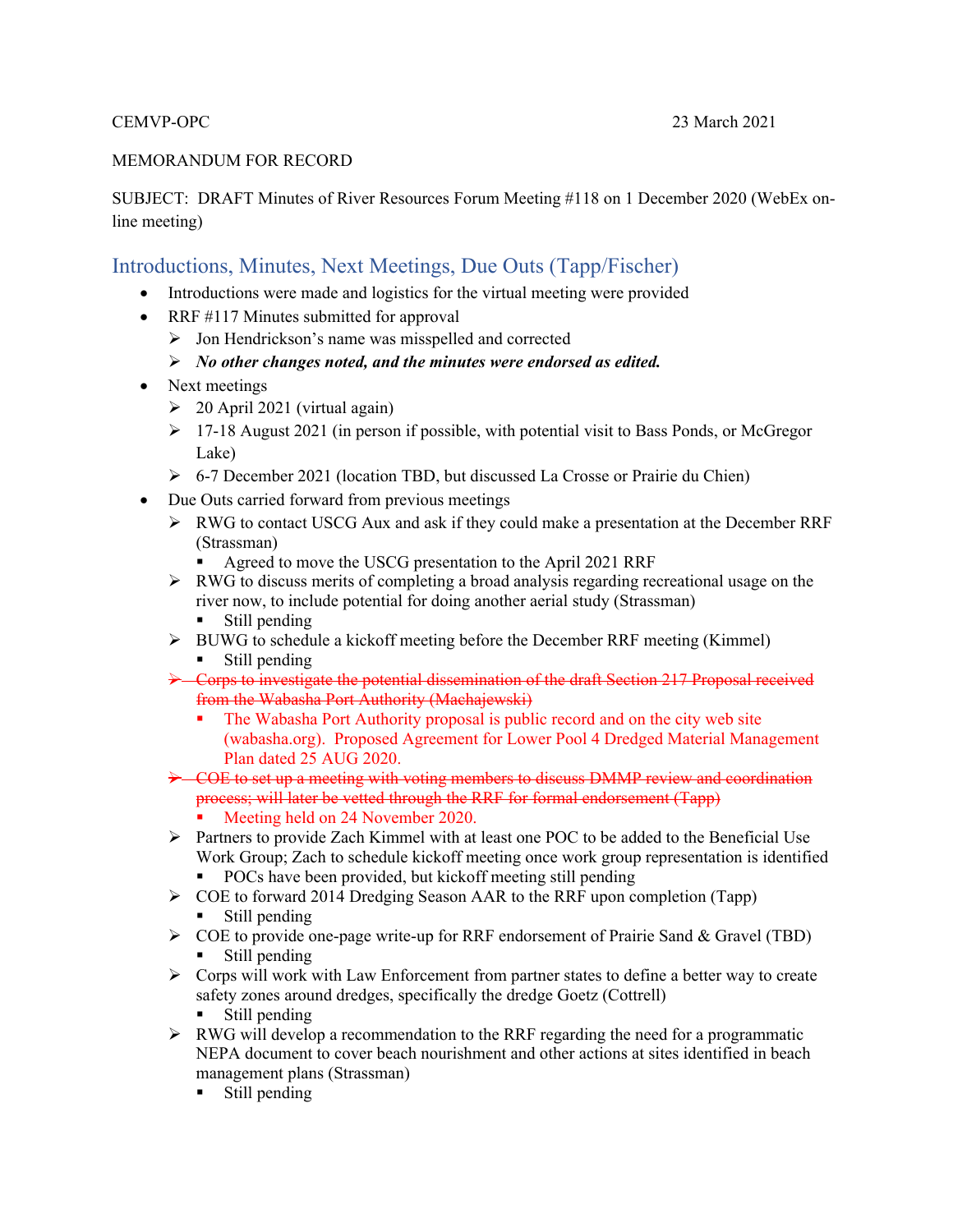- Steve Tapp and Jim Fischer to draft a letter to the USCG on behalf of the River Resources Forum stressing the importance of buoy marking throughout the UMR
	- Letter written and will be sent after this meeting to ensure Angel Kwok was situationally aware prior to sending
	- Jim Fischer reiterated that it's a partnership letter hoping to open dialogue about buoy tending

# Agency Activities – (All)

Activities were provided beforehand and will be attached as a part of the minutes

# Engineering With Nature – (Burton Suedel)

- Engineering With Nature: the intentional alignment of natural and engineering processes to efficiently and sustainably deliver economic, environmental and social benefits through collaboration.
- Key Elements
	- $\triangleright$  Science and engineering that produces operational efficiencies
	- $\triangleright$  Using natural process to maximum benefit
	- $\triangleright$  Broaden and extend the benefits provided by projects
	- $\triangleright$  Science-based collaborative processes to organize and focus interests, stakeholders, and partners
- EWN Across USACE Missions
	- $\triangleright$  Navigation
		- Strategic placement of dredged material supporting habitat development
		- Habitat integrated into structures
		- Enhanced Natural Recovery
	- Flood Risk Management
		- Katural and Nature-Based Features to support FRM
		- **Level setbacks**
	- Ecosystem Restoration
		- **Example 1** Ecosystem services supporting engineering function
		- " "Natural" development of designed features
	- $\triangleright$  Water Operations
		- Shoreline stabilization using native plants
		- **Environmental flows and connectivity**
- Several example projects were explained including the Pool 8 Enhancement project
- See presentation for more information on guidance and publications available
- Discussion
	- $\triangleright$  Megan Moore asked material ended up in areas that weren't planned and about looking at doing past projects any differently after several years of high water
		- **Burton replied that high water has damaged some areas, but there aren't enough projects** in place to see how they handle high water. So far, the evidence they do have supports they're OK
	- $\triangleright$  Discussion of thin layer placements in HREPs to raise elevations of flood plain forests
		- Kirk said they are doing some of that on the McGregor HREP by broadcasting with hydraulic equipment and moving the end pipe around
		- Burton replied that they do have a thin layer placement website
	- $\triangleright$  Discussion on development of economic metrics and development of assessment tools
		- Burton noted economic valuation provides an advantage on future projects and he hasn't been involved, but they do have research projects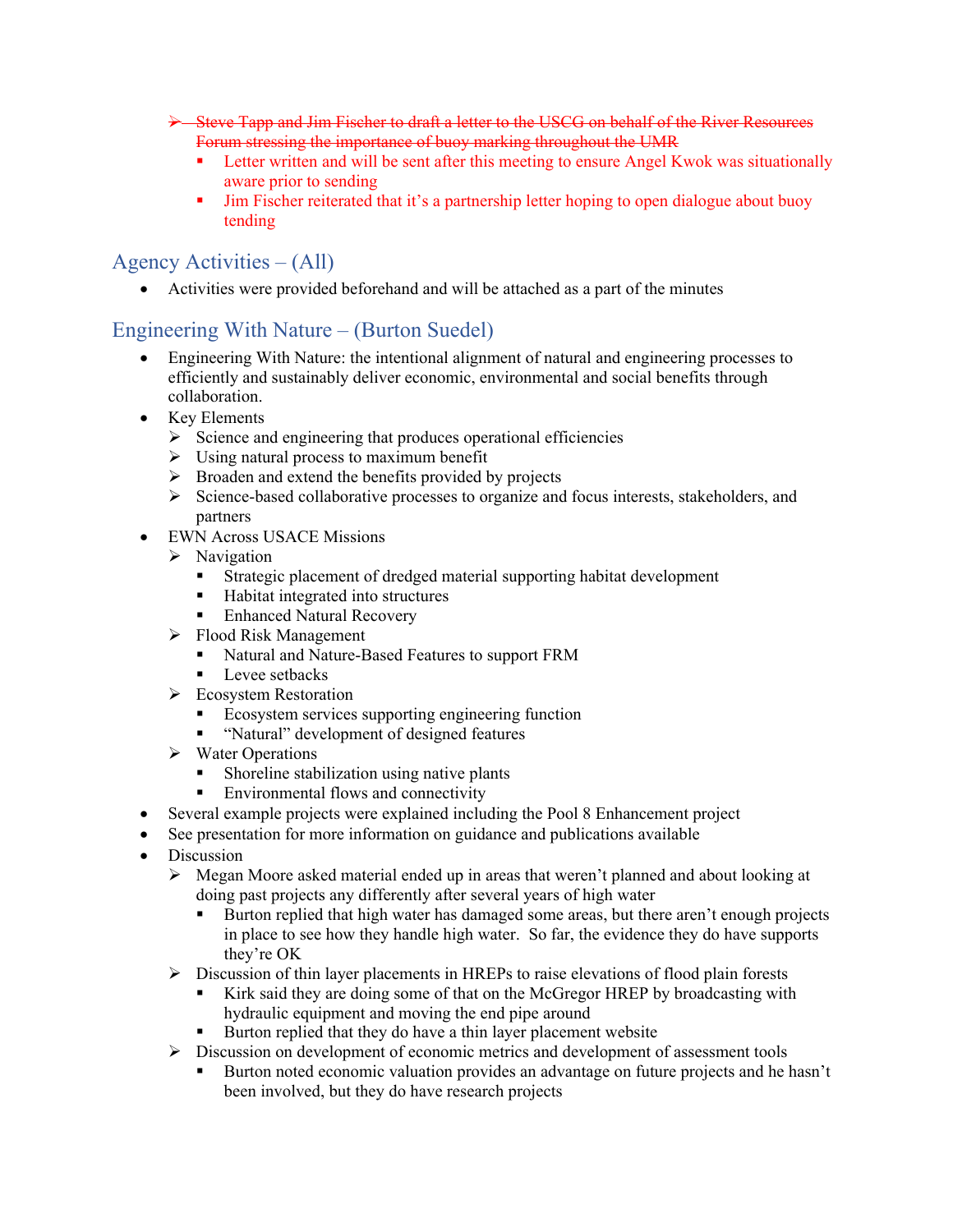- $\triangleright$  Discussion on availability of funds for projects
	- **Funding comes from planning and study, not construction**
	- \$5-6M/year, Statements of Need for FY22 due soon
- Due Out for Sara Strassman to help write a Statement of Need for bankline evaluation

#### Section 204 / 1122 (Zach Kimmel)

- Pigs Eye Islands  $-204$  (Nate Campbell is the PM)
	- $\triangleright$  Purpose is to utilize dredged material for beneficial use
	- $\triangleright$  Contract advertisement 20 NOV 20 DEC 2020
	- $\triangleright$  Construction to begin spring 2021
		- Will restore placement site capacity at Pine Bend and Lower Boulanger by using granular material and Upper Boulanger by using fine material
- Upper Pool 4 Head of Lake Pepin, Sec. 1122
	- > Nick Vottero PM from Angela Deen
	- $\triangleright$  Started as CAP204 and now Section 1122 pilot project
	- Purpose is like the 204 in Pool 2
	- $\triangleright$  Feasibility completed in August
	- $\geq$  \$200k in Sec. 1122 funding to work on PPA and Value Engineering scan
	- PPA is a big focus now. The template was updated in late OCT and sent to WDNR. Once back from WDNR, it will go to MVD for approval. Jim F noted it is currently in WDNR legal and Secretaries office for review.
	- $\triangleright$  Construction most likely in 2022
	- $\triangleright$  Rylee H noted the Lessard-Sams funding will expire in JUN 2022

#### Upper Mississippi River Restoration (UMMR) (Angela Deen, Zach Kimmel)

- Projects from youngest to oldest
	- $\triangleright$  Reno Bottoms & Lower Pool 10 are in planning phase
	- **Lower Pool 10** 
		- $\blacksquare$  Hopefully use Channels & Harbors material to construct
		- **TSP Jan 2021**
	- $\triangleright$  Reno Bottoms
		- $\blacksquare$  TSP June 2021
		- Should have quantities and cost estimates by RRF  $\#119$
	- > Harpers Slough Flood Damage Repair
		- Repair plan in BCOES Review
			- Plan to advertise CT in January
				- Base bid with Option, Award in April 2021
	- $\triangleright$  McGregor Lake (Construction Phase)
		- 70 kcy came from McMillan dredge cut
		- Shout out to partners for Phase 1 work
		- Phase 2 contract awarded 28 September 2020
		- Contractor received notice to proceed on 6 October 2020
		- Construction began 30 October 2020
	- $\triangleright$  Bass Ponds (Construction Phase)
		- \$4.1M contract awarded
		- Groundbreaking held 6 November 2020 on Facebook Live
		- Building five stoplog structures
	- $\triangleright$  Conway Lake
		- Construction started in May 2020 and now 90% Complete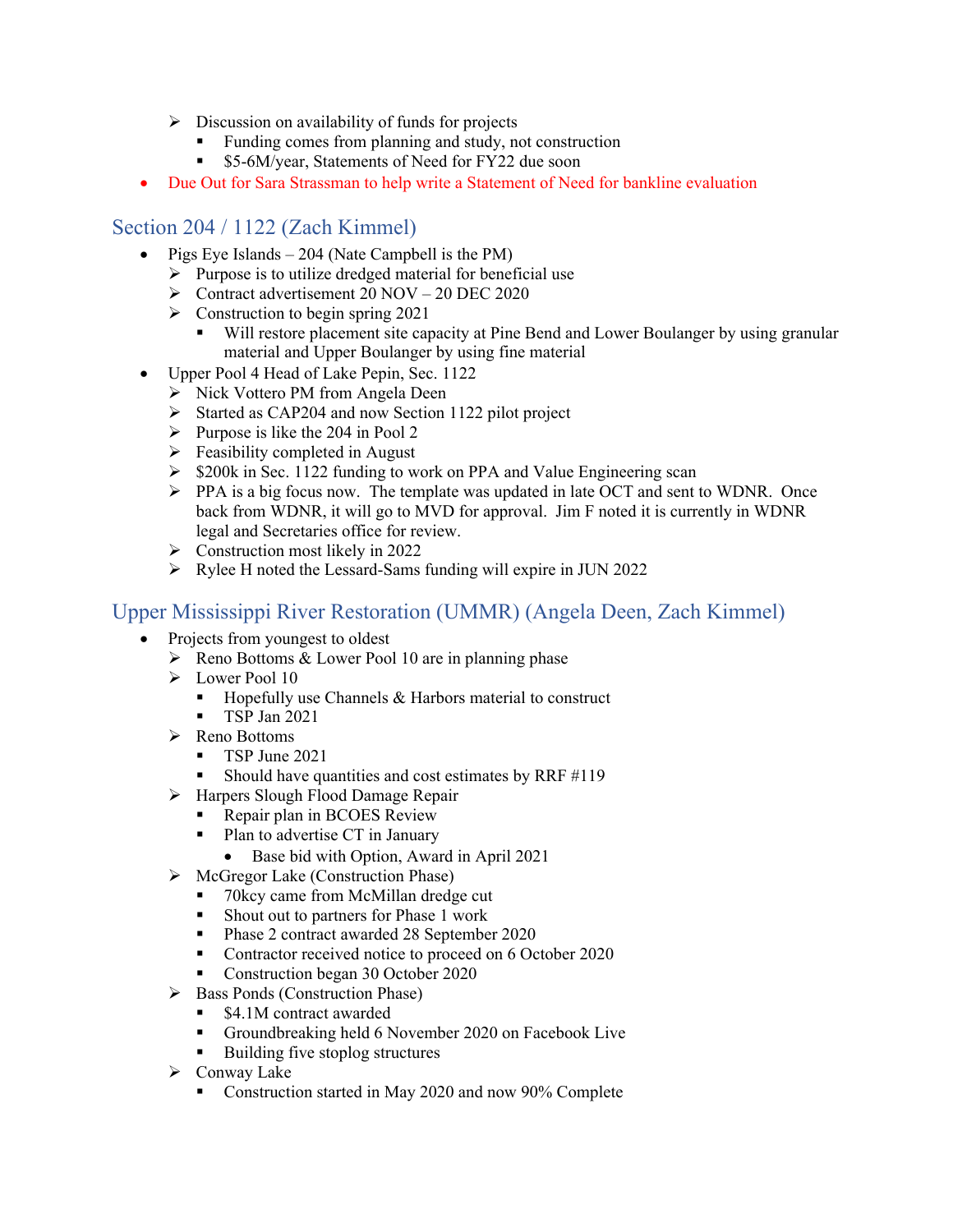- **•** Obstacles
	- shortage of granular borrow material at Lansing Island
	- Excess fines infill and assumptions made
- Good partnerships made obstacles easier to overcome
	- Overall went well
		- Just a little to wrap up in 2021 and will be complete
- $\triangleright$  C8 Sill Repair
	- Still planning on doing that with Corps M&R
	- **Currently working on permits**
- $\triangleright$  Next Generation Fact Sheets
	- 5 have been approved
	- Next fact sheet will be on Lower Pool 4 Big Lake

#### Water Level Management Task Force (Mary Stefanski, Lauren Salvato)

- No meeting since last RRF
- Have been working with UMRBA
- Task Force has a Facebook page and Aaron McFarlane is the POC for that page  $\triangleright$  Don't post anything unless there's a drawdown
- Did complete photo points in 2020
	- $\triangleright$  In Pools 5, 6 & 8
	- $\triangleright$  Just a few that were interesting because of low water levels
		- Above Weaver Landing
			- Expected robust vegetation, but was missing
		- **Weaver Landing** 
			- Some rice, but similar to 2016
		- $\text{-} \quad \text{Pool} \, 6$ 
			- Focus on lower end of the pool where you expect more impact
			- Sand bar with veg in 2020, going to keep an eye on it
		- $\text{Pool } 8$ 
			- Lower end of pool, both sides of river, taken from shore
			- Shady maple 06 first photo of location
			- 2020 now has a lot of vegetation
	- $\triangleright$  Mary has all photos of all points for all years, if people want to see them
- Water Level Management Planning Assistance to States update
	- $\triangleright$  Met in October
	- $\triangleright$  Three things looking to finalize by the end of FY21 (end of PAS agreement)
		- WLM communication and outreach strategy
		- NESP env report 53 update
			- Mostly complete except dredging required
		- Problems with calc methods
		- Ecological goals and objectives
			- As a partnership looking at deciding how to do WLM
				- Conducted as a webinar
			- Ecosystem benefits
				- Looking for funding
				- Got some from MO for dabbling duck head model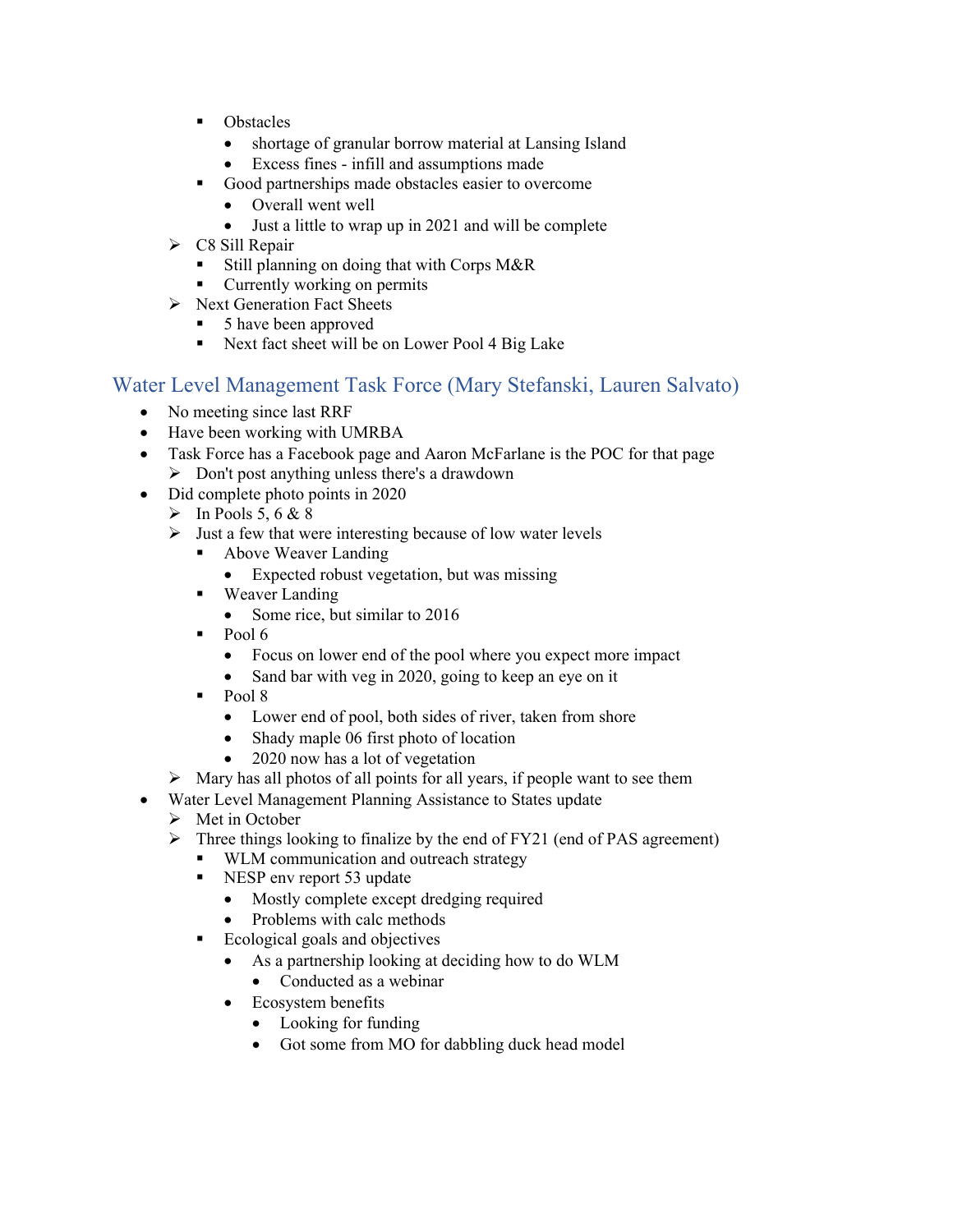# Beneficial Use Work Group Activities (Zach Kimmel)

- The prior due out to have a POC identified from partners has been completed, but a kick-off meeting has not been held
- MVR now has a BUWG as well, hoping to overlap with them and have a combined kick-off meeting
- Targeting January 2021 for meeting
	- $\triangleright$  Meeting had been scheduled week prior, but Zach was out sick
- Steve Tapp agreed it's a good idea to conduct joint meeting with MVR BUWG
	- $\triangleright$  Suggested ERDC get involved as well
- Finalizing agenda
- MVR finalizing distribution list
	- $\triangleright$  Looking at broad group of participants
	- $\triangleright$  Being cautious of private industry, Contractor conflict of interest could get tricky
- Discussed asking Burton Suedel if he's interested in presenting EWN to FWWG and BUWG. This could be done as a joint BUWG/FWWG meeting. Steve Tapp check during the meeting and Burton will present at the next FWWG meeting.

# Recreation Work Group Activities (Sara Strassman)

- Group has not met since last RRF
- Master plan comments collected in Sept
	- $\triangleright$  Land use classification changes
	- $\triangleright$  End of the year get more feedback
- St. Mary's Boating Studies
	- $\triangleright$  Getting data from St. Mary's University and waiting on thumb drive
	- $\triangleright$  Meeting in FEB and will have good information to discuss the due out from previous RRF meeting
	- Beach planning is still in same place from last RRF
		- Pool 9 beach OSITs needed next
		- May be crossover with BUWG and will coordinate as needed
		- $\triangleright$  Change OSIT process (working on draft)
- COVID and recreation
	- $\triangleright$  Most agencies seeing uptick
	- $\triangleright$  Working on data summary
	- $\triangleright$  Increase in licenses in 5- & 20-year trends
	- $\triangleright$  First time buyers were up significantly
		- Younger demographics, more time
		- **More opportunity to take kids fishing**
- Working to put together a short summary of impacts to recreation
- Survey question on why 'fishing habits' changed
	- **More time because of COVID**
- National Fishing Stats
	- $\triangleright$  Demographic breakdown interested to see 2020 rates relate to older data
- Steve Tapp to Sara Strassman "I know you're interested in giving up the chair"
	- $\triangleright$  Kevin Berg will be retiring, his office is supposed to be next chair
	- $\triangleright$  Are you willing to stay on as Chair until April meeting?
	- > MDNR want to jump into rotation before USACE?
- Sara Strassman It was discussed at last meeting, Kevin knew USACE was next
	- $\triangleright$  MDNR not able to jump in
	- $\triangleright$  Sara agreed to stay in until USACE can get someone in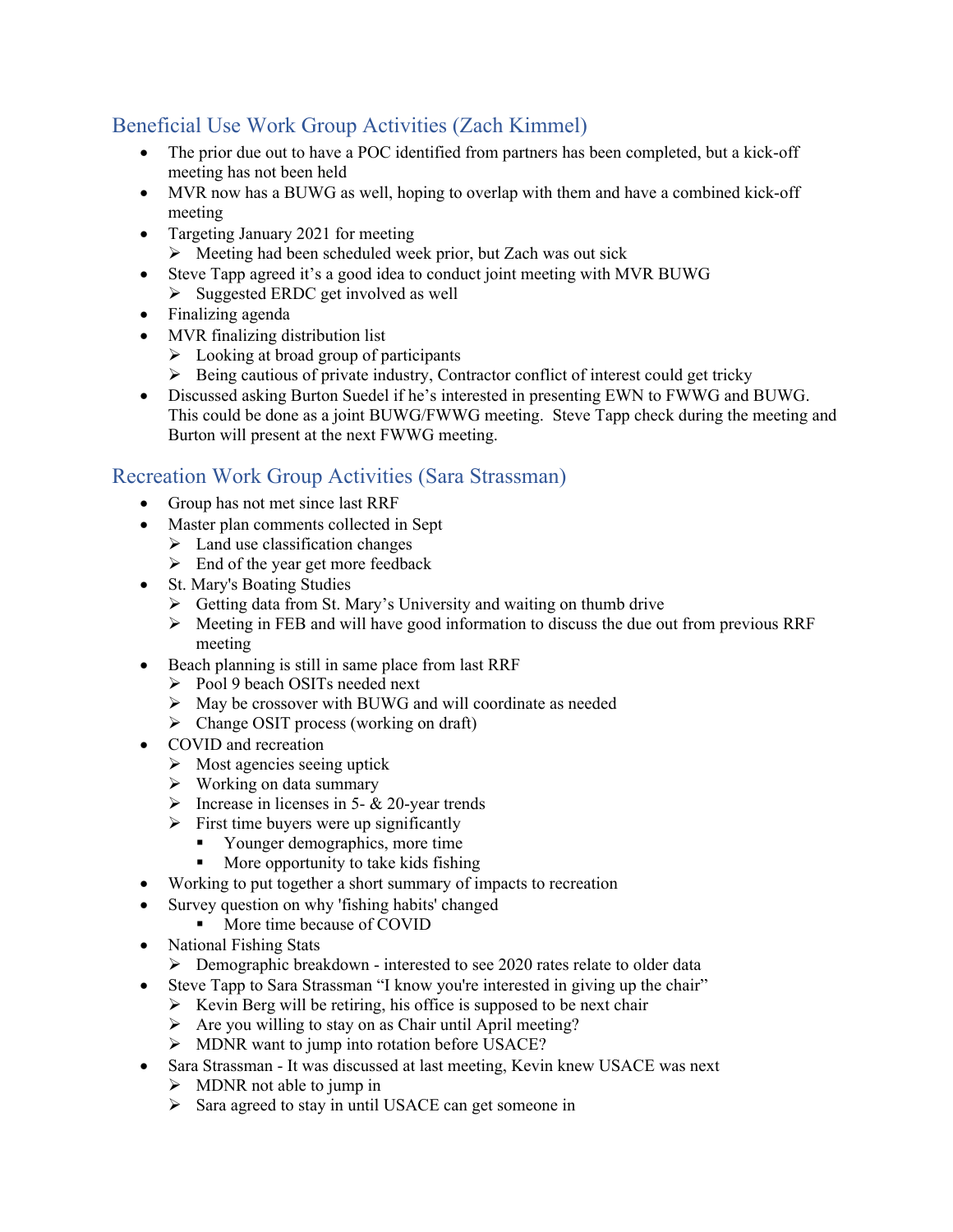- $\triangleright$  Due to have a meeting soon.
	- Go through recreation user survey
	- Get Corps hired position spun up
- Jon Schultz Happy to help until Kevin's job is filled
- A big thank you to Sara for all the hard work during challenging times!

# Navigation Work Group (Dan Cottrell)

- No meetings since last RRF
- Pool 2 Sewer Outfall, RM 819.5
	- $\triangleright$  Monitored for the season
		- No impacts to navigation reported
	- $\triangleright$  AIS AToN and physical buoy marking it and plan to keep them in place going forward
- New Dock proposed downstream from La Crosse RR bridge
	- $\triangleright$  Review finished
	- $\triangleright$  IENC put it on the chart virtually, so tows can review location and give feedback
- Sara Strassman asked if NWG was looking at La Crosse extension for cruise ships
	- Dan Cottrell has not seen finalized permit yet
	- $\triangleright$  Sara Strassman still going through review
	- $\triangleright$  Dan Cottrell as long as it doesn't reach out into the channel, no navigational concerns
- Steve Tapp: La Crosse RR bridge, funding to change to left descending bank?
	- $\triangleright$  Haven't heard about that for years
	- $\triangleright$  Due Out to gather any new information and report back (Cottrell)
- Sara Strassman MOUs and MOAs between USACE and USCG found while looking for other docs
	- $\triangleright$  Would be nice to understand the roles of agencies; nature of activities and how they coordinate.
	- $\triangleright$  Jim Fischer supports that too, increase dialogue.
	- $\triangleright$  Due Out for April to provide a summary of USACE and USCG roles (Cottrell)

# Fish and Wildlife Work Group Activities (Stephen Winter)

- No meeting since 19 AUG 2020
- Completed the Pool 8 Forestry Fact Sheet since last meeting
- Next meeting 17 FEB 2021
	- $\geq 2$  agenda items, seeking more, send an email
		- HREP performance evaluations
		- Climate change water quality
- Steve Tapp asked if the FWWG would be following up with Burton re: EWN
	- Would be happy to add Burton to agenda
	- $\triangleright$  Jim Fischer restoration actions and beneficial use are a good fit
- Flowering Rush Discussion, Jim Fischer asked about status
	- $\triangleright$  Stephen Winter didn't make it over all hurdles
		- Merrick State Park was interested, but didn't follow through
		- USGS biological threats data, aerial imagery
			- Defined a digital signature of flowering rush
			- Reexamine previous imagery using new digital signature
	- $\triangleright$  Jim Fischer asked Stephen what we might be looking at next year (for spread)?
		- Stephen big unknown
	- $\triangleright$  Kirk Hanson we're seeing it down to Pool 13
		- Noticed a few years ago, newly emergent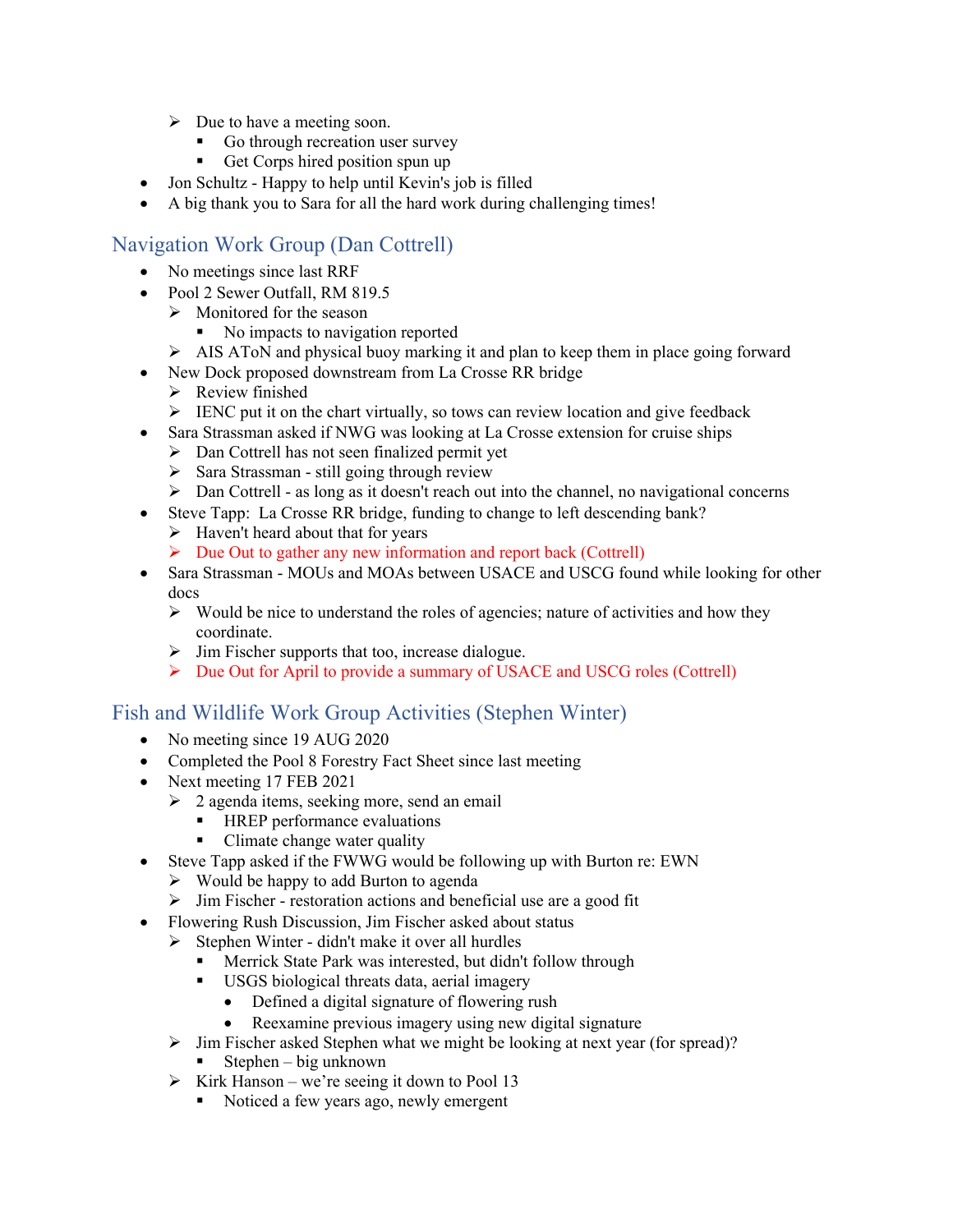- This year went from nothing to everywhere, concerning how quick
- $\triangleright$  Jim Fischer responds to drawdowns, return to normal influencing
- $\triangleright$  Stephen Winter high water years it may be submersed, but in low water becomes emergent
	- Based on water levels, see what happens next year
- $\triangleright$  Paul Machajewski asked if the source is known?
- $\triangleright$  Stephen Winter don't know.
	- Crowd source mapping shows UMR/Twin Cities area
	- **Spread downstream from there?** All conjecture, but?
	- Hard to say, but the flower is attractive, so easy to see people gardening with it

# Channel Maintenance Program Activities (Tapp, Cottrell, DeVaney, Machajewski)

- Steve Tapp Intro & Summary
	- Busy and challenging season with lots of survey crew effort. Kudos to the survey crew for all the hard work. Used 2020 to catch up on dredging in some areas.
	- $\geq$  Zach moved on to PM and we're working on filling his position
	- O&M Budget
		- <sup>2020</sup> was down compared to last few years, but still considered good
		- **FY21** looking good, but keep in mind these are just numbers from the President's Budget and we're still operating under a CRA through 11 DEC
	- $\triangleright$  Channel Maintenance Expenditures
		- Doing a little more on management side
		- **FY20** expenditures were up significantly due to several big projects (Lots of dredging, Lower Pool 2 modification work, Mechanical Unload IDIQ Contract, McMillan Unloading, Land acquisition - \$7.8M)
- 2020 Dredging Summary (Dan Cottrell)
	- $\triangleright$  Season as a whole
		- Yet to be finalized, HREP contractor in Pool 10 still working
			- Planning on dredging through end of this week
			- 19 NOV 2020 was last day for Mechanical Dredging Contractor
		- **Difference in cubic yards between Govt plants and contract plants was close this year**
	- $\triangleright$  Total dredge quantity
		- **Variation in what we dredge**
		- Upward trend in flows & dredging
		- Significant, but not largest. 2011 was larger
	- $\geq$  2020 Channel Activities
		- $\blacksquare$  High water continued into 2020 but dropped off
		- Started dredging early and had 5 plants operating by 11 MAY
		- **Consistent progress through season**
		- Started with small jobs, then expanded as conditions allowed
		- Mechanical Unload IDIQ contractor did a significant amount of channel dredging in Pool 3
	- $\triangleright$  P2 channel modifications update
		- Made good headway with dredging Boulanger Bend, Boulanger Bend Lower Light, and Freeborn Light
		- Share updates at April meeting re: channel width comparisons, in-situ vs. project spec
		- Show Me State made it down bound through Pool 2 with a 15 barge tow on 23 NOV
			- Possibly the first time in a decade
	- $\triangleright$  Boulanger Towhead light removal
		- USCG hired USACE M&R to remove it
		- It was the #1 priority in Pool 2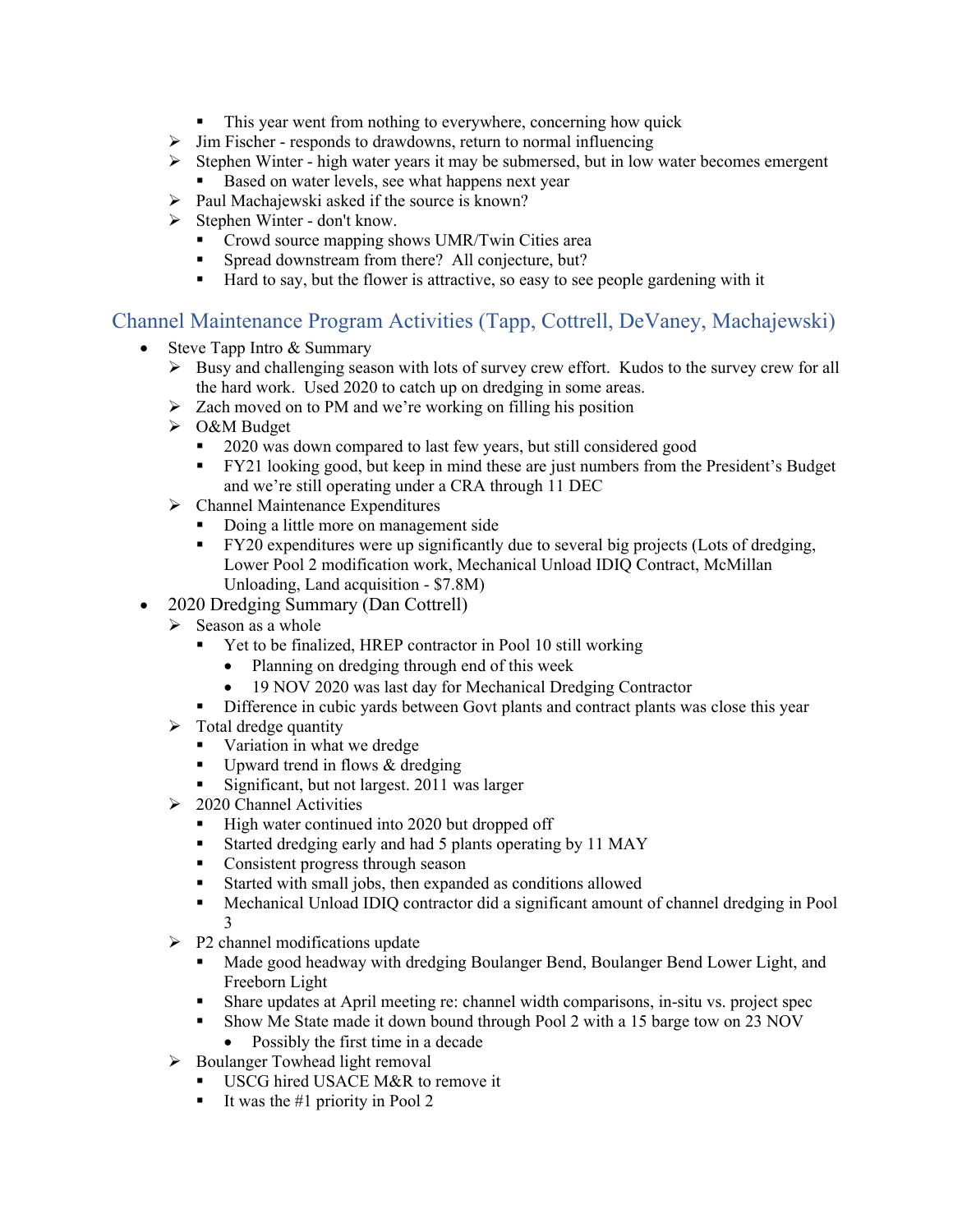- Big task; extremely old, hard concrete
	- More effort than predicted
- **Looking at possibly widening the dredging downstream**
- $\triangleright$  Pool 7 Upper Approach outdraft reduction weir extension was completed
	- Constructed to 7' below LCP
- $\triangleright$  Pool 8 Sand Slough
	- **Dredged in May after sampling last year**
	- Hope it holds wider now
- ▶ P10 Channel Management Study
	- **•** Determined it was not viable. No dredging reductions realized with mods or structures
- $\geq 2020$  Problems
	- Comparisons to last year, numbers higher
		- $\bullet$  2020: 56 reports, 27 critical
		- 2019: 38 reports, 21 critical
	- **Last USCG** run was in September
	- **AIS AtoNs worked well**
- $\geq 2021$  Planned Activities
	- Refine AIS AtoNs
		- Need them on weekends
		- Towing is 24/7, need better response
	- Continued Pool 2 channel modifications
		- Expand width as capacity becomes available
	- Pool 3 channel management study kick-off
- $\triangleright$  Steve T comment on appreciation for coordination between Corps, USCG, and industry regarding AIS AtoNs
	- Eric Kvistad said he appreciates the use of AIS AtoNs as a tool as well. It's hard to mobilize the Wyaconda quickly when an issue comes up
- $\triangleright$  Kirk Hansen how big is the hole, percentagewise, to get back to authorized width?
	- Dan Cottrell Just a guess, but maybe 25-30% of historically dredged areas are still holding material from 2019, depending on spring high water
- Placement Site Overview (Dan DeVaney)
	- Pool 4 OSIT, Grand Encampment
		- Talked about footprint issues at last RRF, Dredge Goetz was out of district<br>■ Followed un with Goetz inspection crew upon return
		- Followed up with Goetz inspection crew upon return
		- Will continue moving forward in the spring
	- $\triangleright$  Pool 6 Homer
		- Our attempts to be good neighbors, lower pile height per resident request
		- Winona county meeting this week on Interim Use Permit for trucking contract
	- Pool 8 Brownsville Containment
		- Lots of beneficial use this year, lead to more placement than typical
	- $\triangleright$  Pool 9 Lansing Island
		- **Excavated material for HREP by means of hydraulic dredge**
		- Containment berm breached for project; berm reinstalled without discharge pipes
	- $\triangleright$  Pool 9 Lansing Highway Bridge Site
		- Site closed to beneficial use 16 OCT 13 NOV for preparation/shaping for Dredge Goetz
		- Multiple users working together for common goals, much appreciation
- Long-Term Planning (Paul Machajewski)
	- $\triangleright$  MOU with Wisconsin DNR
		- Coordinating with Jim Fisher and Sara Strassman
	- $\triangleright$  Site Unloads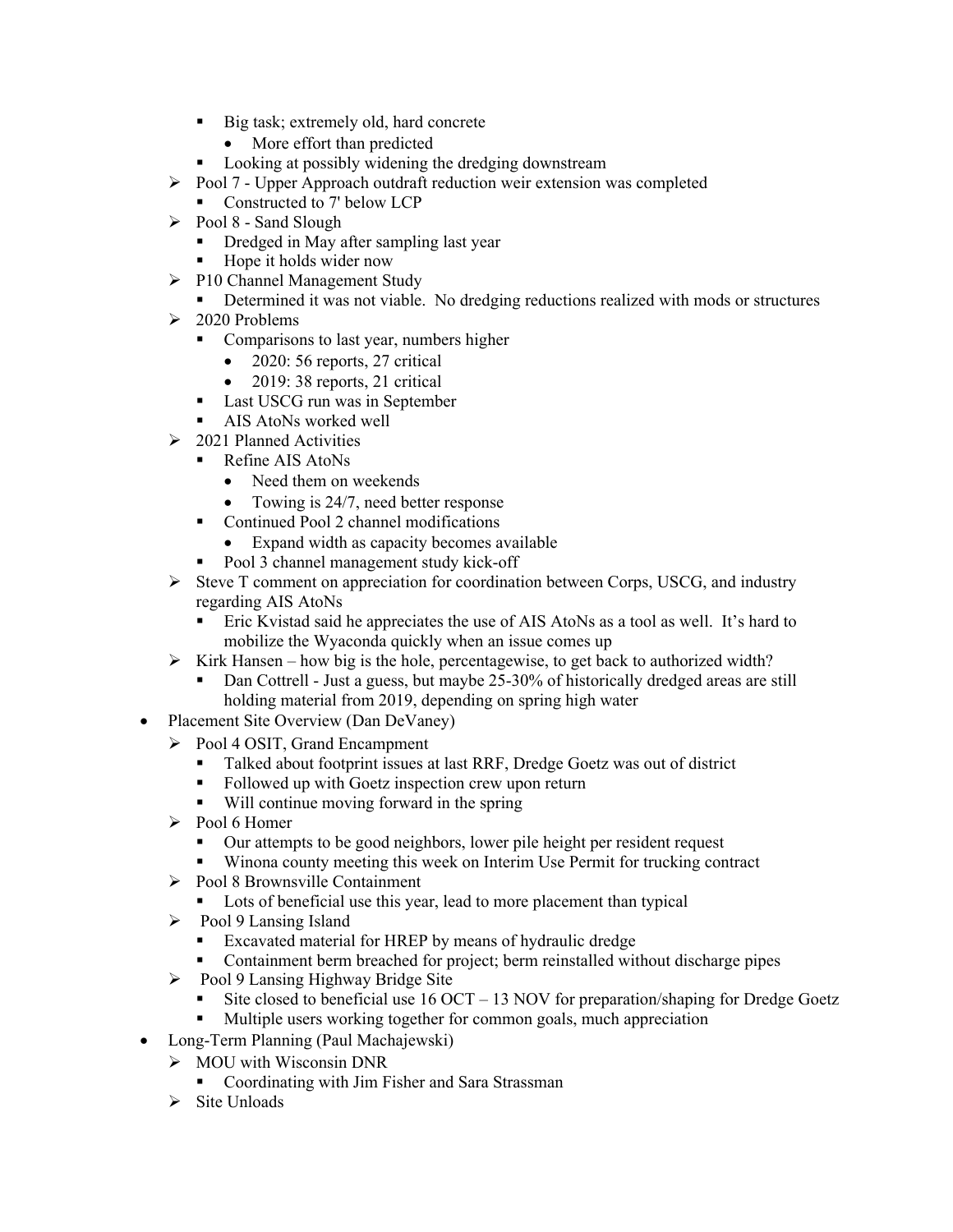- **P2 Lower Boulanger to Southport (Partial unload)** 
	- IDIQ unload Contract, 48.8kcy
	- Contract was just under  $$10/$ vard, just about a month;  $12$  AUG 15 SEP
- Pool 10 McMillan Island to Buck Creek
	- Completed Under Full Unload Contract  $12 \text{ AUG} 26 \text{ OCT} \sim 155 \text{keV}$
	- Waiting on final survey and payment
	- $\bullet$  \$15.57/cy
	- Strassman asked what the contractor had for a plan for effluent return from Buck Creek if the Heitman property couldn't be used.
		- Paul noted the contractor did not share any backup plans with the Corps and this was likely a one-time discharge action permitted to Newt
- > Mechanical IDIQ unload contract
	- Renewing for 2021-2023
		- Hope to have contract on the street and awarded in spring
	- Reads Landing needs unloading lower Pool 4
		- Could be used for HREP Head of Lake Pepin in FY22, material earmarked for that
		- Comfortable we've got capacity for another season
		- Pipeline from Reads Landing channel cut and Chippewa Delta will go directly to Wabasha Gravel Pit
		- Goal is fewer major unloads, IDIQ costs are cheaper: ~\$10/cy
	- Questions
		- Sara Strassman asked where will the material go to clean up Grand Encampment?
			- Most likely stay on site, just pull material back from perimeter to interior of site
		- Jim Fischer asked if Reads Landing, Grand Encampment, Alma, any capacity concerns going into this summer?
			- No capacity concerns, but to fully rehab Grand, it would have to be unloaded
		- Jim Fischer permanent pipeline question, when is that going to happen?
			- Paul Machajewski it will be used by Goetz, outside of the DMMP, for direct placement to Wabasha Gravel Pit
			- Best case scenario is installation in 2021 and using it 2022
		- Steve Tapp Reads is getting full, plenty of room for this season, if we can get pipeline in then we can take the pressure off island placement
			- Reads material will be getting used for Head of Lake Pepin, Pigs Eye material coming from Pool 2 islands
				- $\triangleright$  Using unload funding to move material for Habitat Rehabilitation and Enhancement Project needs
			- IDIQ potentially Above West Newton to Rolling Prairie
- Site Stabilization
	- $\triangleright$  Above Fisher Island
		- USACE formed PDT to administer work to address issues brought up during OSIT
		- Draft design to be shared with OSIT mid-winter
			- Hydrographic surveying done, topographic survey coming soon
		- Construct with M&R season 2021
	- $\triangleright$  Fountain City 1
		- Stabilization work will be done next year, permits in place
- Pool 2 DMMP
	- $\triangleright$  Steve Tapp stated the Corps is working on land acquisition
		- USACE now looking into their counteroffer
		- Will have our counter-counteroffer to them by end of December 2020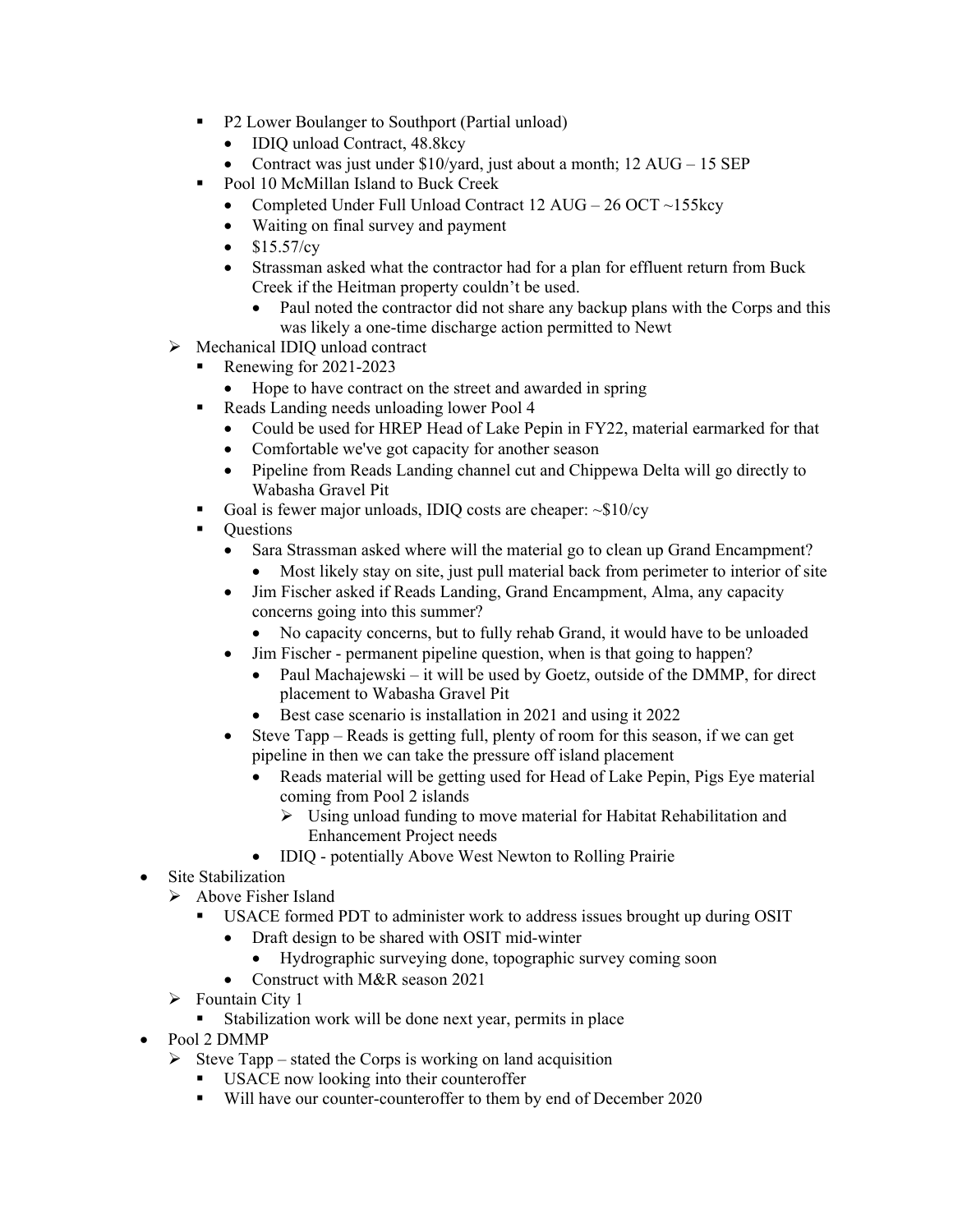- $\triangleright$  Zach Kimmel Renewed the Southport Lease for 20 years; January 1, 2041 new expiration
	- Steve Tapp nice to have that one completed
- Pool 4 DMMP
	- $\triangleright$  Section 217 agreement
		- USACE has vetted the proposal from the Wabasha Port Authority and found it reasonable
			- Sending a letter this week to sit down and start negotiations a Section 217 agreement
			- USACE dredges and places on islands, Port Authority managing it from there and also find somewhere to take material from Wabasha gravel pit
	- $\triangleright$  Also exploring options outside of 217 agreement
		- Buying additional property in lower Pool 4
	- MG Holland went to Wabasha specifically to reaffirm our commitment to 217
	- $\triangleright$  Sara Strassman asked if USACE is pursuing land acquisition in either case?
		- Paul Machajewski That looks very likely if we have willing sellers. Under 217, Wabasha deals with it, but if no 217, then we'll keep looking to acquire land
	- $\triangleright$  Patrick Phenow asked if with a 217 is there an established tipping fee?
		- Paul Machajewski The current proposal from Wabasha Port Authority is  $\sim$ \$20 from island to port then final resting place and  $\sim $10$  out of the pit to final resting place
		- **Patrick Phenow payment is only for work done?** Not paid up front?
		- Paul Machajewski we can't commit in advance, so it'll have to be for material removed
	- $\triangleright$  Patrick Phenow do they own all the property that is considered to be the port?
		- Paul Machajewski Wabasha Port Authority is working with a local contractor who is a property owner to secure that
		- Patrick Phenow can you speculate if that acquisition will happen once the DMMP is approved?
		- Paul Machajewski we the Corps reach an agreement under Section 217, the specific details are all up to them.
	- $\triangleright$  Steve Clark DMMP will need to be finished before 217 can go
		- Steve Tapp the 217 process is going to take quite a while
			- Paul Machajewski 'glass half-full': complete DMMP summer 2021, then complete 217 by summer 2022
	- $\triangleright$  Jim Fischer if there is a 217 in place, what kind of failsafe will be in place if they can't take the material that is promised? Other options if they can't take it all?
		- Paul Machajewski Bonding with the Wabasha Port Authority and USACE
			- Why we're looking at property
	- Sara Strassman Wabasha to Wisconsin by rail being evaluated in Pool 4 DMMP?
		- Steve Clark If it's mentioned its very brief at best.
		- Steve Tapp not really heard about it
		- Steve Clark not any option we've discussed in any detail in the current issue
		- Sara Strassman had been talking to Chuck, was wondering where that was
		- Due Out to reach out to Chuck Theiling and see what he's been considering for moving material from Wabasha into Wisconsin by rail (Machajewski)
	- Steve Clark one thing to clarify, can't say we're hauling to the port.
		- We don't need a port to make a 217 to work, just an access channel to Carrel's pit
		- Keeping our needs separate from what Wabasha wants for a Port
	- $\triangleright$  Megan Moore not a priority for us right now, if imminent let us know so legal can look at it
		- Steve Clark access channel will show up in DMMP, does not mean we'll be doing it
			- Several measures, tiered approach, this is all a part of discussion
- Pool 5 DMMP
	- $\triangleright$  Planning use of Rolling Prairie
		- Began topographic, cultural, and wetland surveys this fall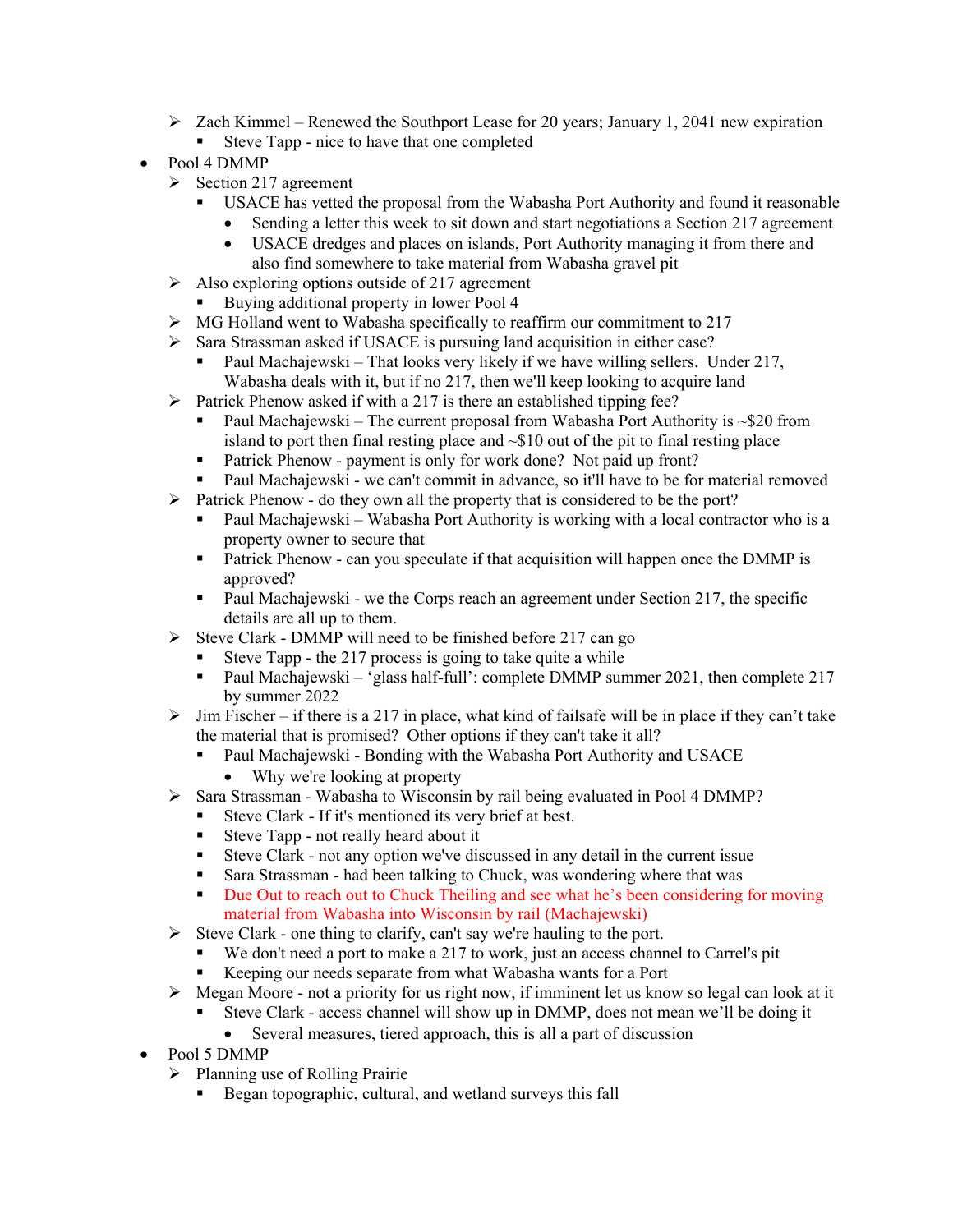- Interagency meeting on 29 OCT, informational
	- Provide input for uses/opportunities
- Next interagency meeting scheduled for 2 DEC
	- Hope to hold monthly meetings
- Hoping to develop 10 acres for maybe 200kcy this season
- Pool 5 material, if touched mechanically, should all move through West Newton Chute landing to Rolling Prairie property
	- Trying to find ways to coexist, but facing more closures
- **Megan Moore was under the impression West Newton Chute placement site had 25** years capacity? Is that correct?
	- Paul Machajewski When purchased and developed, it was stated the footprint would be raised, that's been completed.
	- Steve Tapp After last contract, they leveled it off. We weren't sure where that was going to go after initial placement.
	- Further discussion about utilizing West Newton Chute capacity while working out planning for Rolling Prairie
- Pool 6 DMMP
	- $\triangleright$  Finally met with City of Winona on 28 OCT to discuss long term planning and potential for a Section 217 agreement
		- If everyone has a stake, then it's win-win
		- $\blacksquare$  They have places for it to go, long term planning
	- $\triangleright$  Homer site
		- Reconfigured, purchase wetland credits to utilize entire footprint
		- Homer public input, they want it gone
		- Advertising a trucking contract to remove material
			- Move material January February because of road restrictions, permit dependent
			- Permitting likely go into April or May
	- $\triangleright$  Reformulating plan for Pool 6
		- Get a draft out this winter or spring
		- $\blacksquare$  217 is an option
		- Also formulating other plans outside of 217
		- Keep utilizing Latch Island and Homer site, but looking for additional capacity
	- $\triangleright$  Steve Tapp Good beneficial use happening out of Homer, railroad issues hampering removal
		- Hopefully crossing improvements will ease safety concerns moving forward
	- Zach Kimmel Any discussions in PDTs about leaning on a 217 in two Pools/DMMPs without knowing how well it will work?
		- Paul Machajewski Some concern, but each 217 is its own. We don't have time to wait to accomplish one before the other
		- Steve Tapp we'll learn a lot in negotiations, maybe learn in Wabasha we don't want to go that route with Winona
	- $\triangleright$  Sara Strassman question Contract amount out of Homer?
		- Paul Machajewski up to 50cky
- Pool 9 & 10 DMMP
	- > PDTs formed
	- $\triangleright$  Looking backwards to what got us here
		- **Learned from Pools 2, 4, 5, 6 AAR we want to hold public meetings as early as possible**
		- **Look at HREP projects under Pools 9 & 10 DMMPs as well**
	- $\triangleright$  Steve Tapp Sara Strassman Question about federal standard in Pool 2
		- We need to assess conditions that exist at the time dredging is required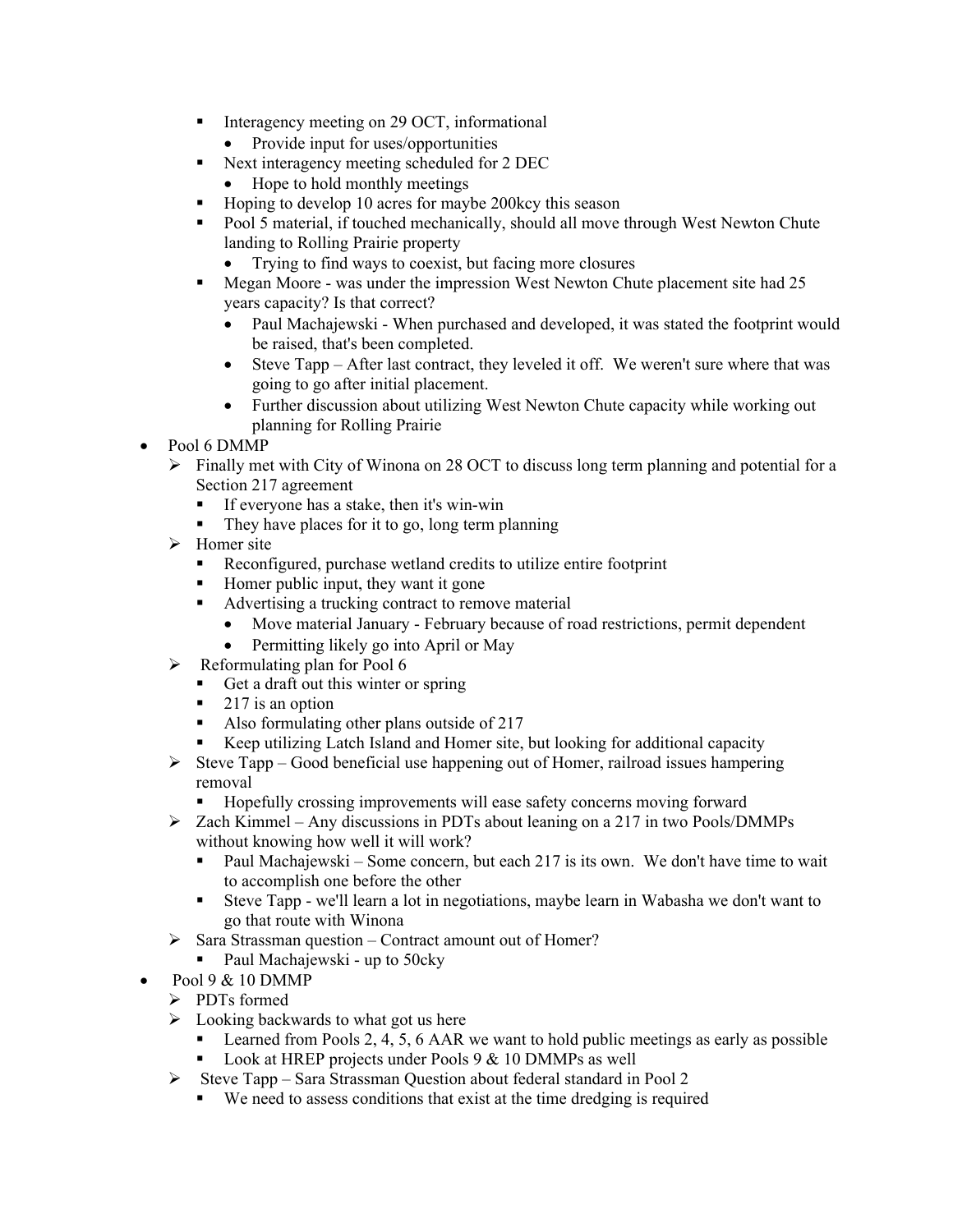- Right now, it's based on use of islands and unloads to Grey Could or Southport
- If we acquire Lower Grey Cloud Island (LGCI) as planned for in DMMP, then federal standard will be based on mostly direct placement of material on LGCI
- It's a moving target based on conditions
- Sara Strassman we're always trying to understand federal standard for use in developing actionable alternatives
- Zach Kimmel what's actionable at the present moment and being consistent
	- Hard to look at future DMMP with uncertain costs

#### Dredged Material Management Plan (DMMP) Approval Process (Steve Tapp)

- (see page 97 of RRF\_118\_All\_distro.pdf, discussion is about slide)
	- $\triangleright$  RRF voting members met last week and had a very good discussion
	- $\triangleright$  The slide with the proposed process was discussed in more detail
		- From first bullet to third represents a lot of work and by the time you get to the DQC review most of the report is done
		- We know we need to engage folks early and often and the process needs to show that it includes multiple stakeholder and public outreach efforts
		- Need to hold brainstorming sessions to list potential solutions and alternatives
		- Need to document meetings and let agencies know what's being considered
	- $\triangleright$  Want to show we've got good engagement through the whole process
	- $\triangleright$  Need to work out issues and take it as far as we can before public review of the draft
	- $\triangleright$  Discussed the potential for states issuing preliminary letters of support
		- Need to have more than just "here are the final alternatives and the TSP"
		- If we have constant engagement, agencies shouldn't be surprised
	- $\triangleright$  We need agencies to support documents and help with finding solutions. It doesn't help to point out what can't be done without offering an alternative solution
	- $\triangleright$  It's also important to have agencies at public meetings expressing support and standing with the Corps on the plan we develop
	- $\triangleright$  Due Out for Steve Tapp to revise the steps after following up internally, then send to the RRF members for endorsement at the April 2021 meeting if completed in time
- Any voting member comments?
	- Megan Moore coordinate early and often, better buy-in
	- $\triangleright$  Jim Fischer agree with everything said, summed it up quite well
		- Early, often, and iterative will be key
	- $\triangleright$  Paul Machajewski clarification; no surprises, but, when we've got willing sellers we need to keep their desires private to respect their wishes
		- Some details we can't share during plan formulation, but we'll tell you as soon as we can. Delicate process with private landowners.
	- $\triangleright$  Jim Fischer Steve Tapp brought that up, sensitivities about when to bring agencies in
		- Goal is something between knowing everything and the Corps unveiling the full plan
	- $\triangleright$  Megan Moore where does it go once endorsed?
	- Steve Tapp RRF minutes will document the steps until CMMP is updates and it's a part of that document

#### Emergency Dredging Discussion (All)

- (see page 98 of RRF 118 All distro.pdf, discussion is about slide)
	- $\triangleright$  Steve Tapp definition is the same as last time
	- $\triangleright$  RRF voting members met last week to discuss this topic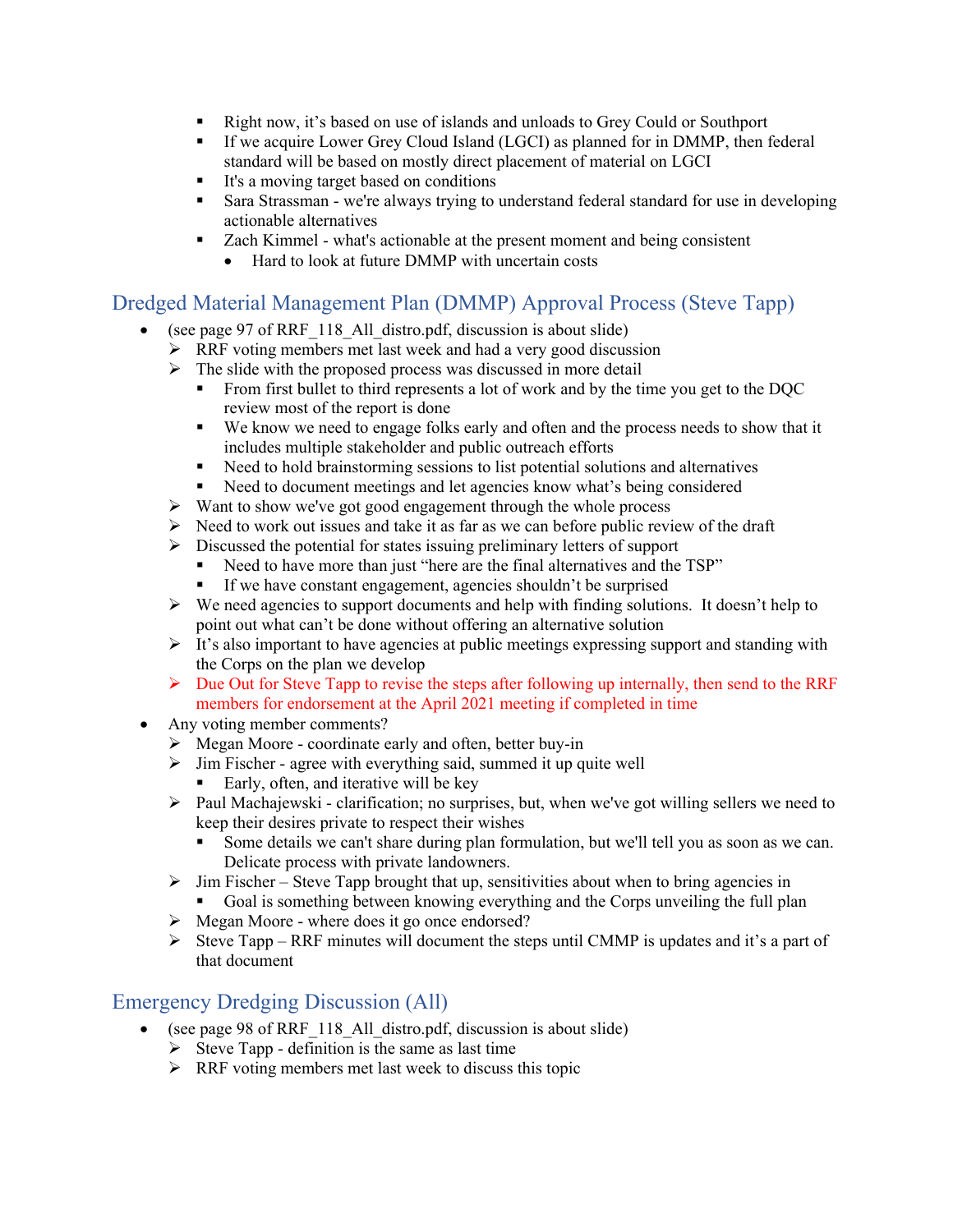- There were concerns about when the emergency would end, but Tim Yager pointed out that the language indicates the emergency will continue only until a pilot channel is completed to allow vessel passage. Once a vessel passes, the emergency would be over.
- The emergency section in the CMMP goes on to explain the coordination that takes place when the condition exists. This section could use updating to ensure good coordination
- At the end of the day, the voting members agreed to use the language presented at the last RRF meeting, which is displayed in the slide presented, with Megan Moore adding a caveat that language will be added to the CMMP coordination section noting that an emergency should not be used as a substitute for adequate planning and funding
- **Discussion** 
	- $\triangleright$  Jim Fischer another good conversation last week
		- Still some trepidation, but feeling better
		- Don't want to be in a situation where endless emergency exists with no control over placement
	- $\triangleright$  Sara Strassman with respect to placement sites, expectation of removal in 2 years
		- Steve Tapp CMMP goes through placement site picking order
		- Jim Fischer the language is in there, but Corps' 3rd level is Corps discretion
		- Sara Strassman in pool 10 USACE didn't meet expectation of removal
	- $\triangleright$  Steve Tapp Channel condition report is already created weekly and can help keep agencies aware
		- Jim Fischer we don't want to add workload, we want to add value and would like a regular opportunity for a check-in during the season
		- Due Out for the Corps to consider more dialog with the OSIT during the season regarding channel conditions (Tapp)
	- $\triangleright$  Megan Moore when is the CMMP update?
		- Steve Tapp we have funding in FY21 to get started and Bob Edstrom is PM • Look at what sections need updating
		- Sara Strassman have a laundry list of language to update
		- Steve Tapp if anyone else has flagged updates, send them his way
- *Tim Yager made a motion to endorse the emergency dredging definition and the pilot channel definition as noted below with the condition that the next CMMP update include language that "an emergency should not be used as a substitute for adequate planning and funding." Jim Fischer second and the language was endorsed by consensus* 
	- *Emergency Dredging Definition* 
		- *Emergency dredging is defined as dredging, required to free a grounded vessel, remove shoals in the channel as a result of a vessel freeing itself, or to remove unanticipated shoals in the channel arising from extreme weather-related events and that prevent safe vessel passage. The emergency will continue only until a pilot channel is established to an adequate channel depth and width, as determined by the Corps, is restored to allow vessel passage.*
	- *Pilot Channel Definition* 
		- *A pilot channel is defined as a temporary channel of lessor width and/or depth than the authorized, or typically maintained channel. Pilot channels dredged under emergency conditions will be limited to the minimum width and depth needed to efficiently and effectively keep navigation safely moving as determined by the Corps through consultation with the navigation industry and the USCG.*

#### UMRBA PAS 2020 Update (Lauren Salvato)

- $\bullet$  Keys to the River
	- $\triangleright$  Maintain transparency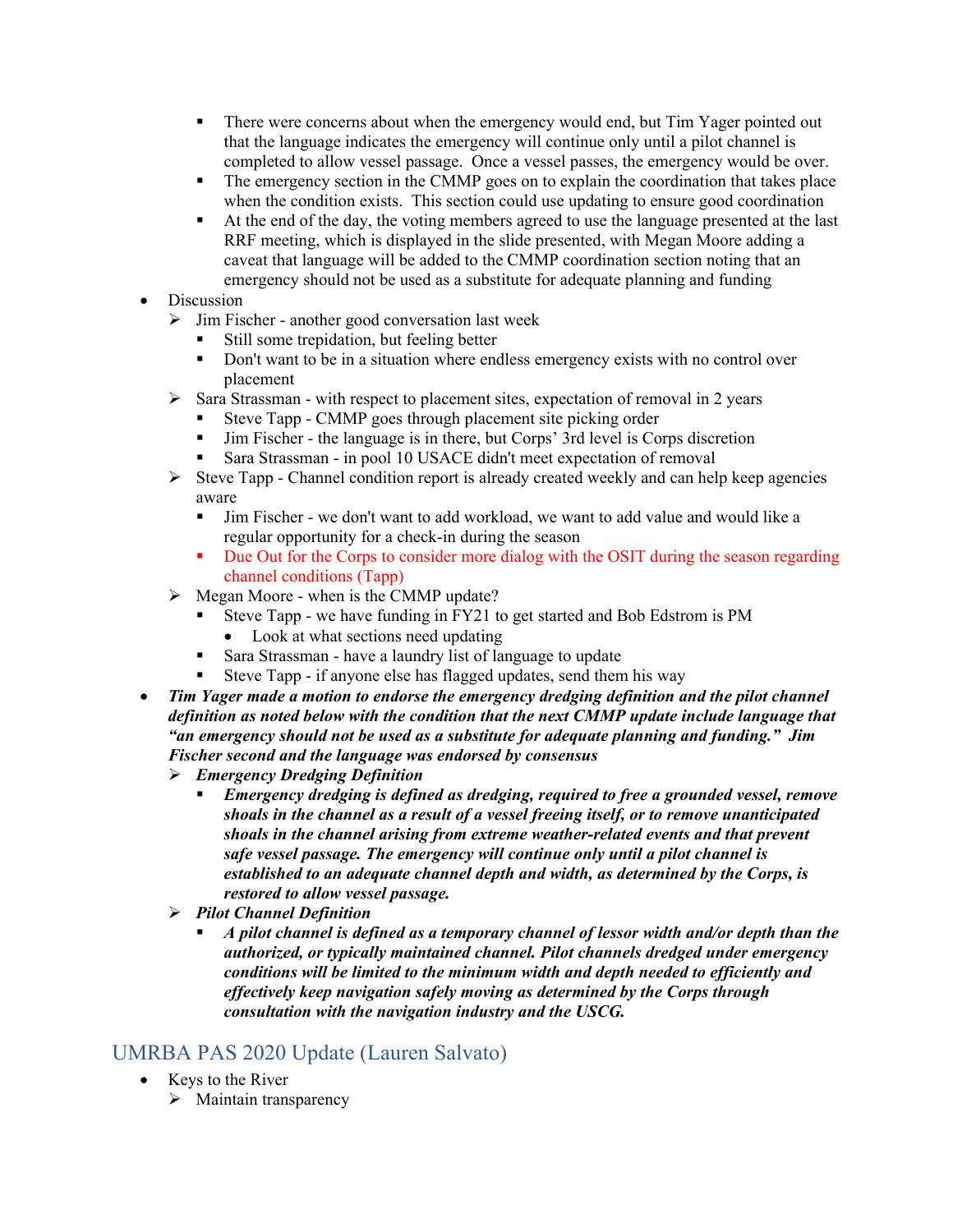- $\triangleright$  Connected with people not usually on their radar
- $\triangleright$  Chapter 2 Actions
	- Used 2D modelling to create risk assessment tool
	- Define how drought impacts different users
	- **Created UMRBA Interstate Charter and updating it**
	- Water Quality Improvement Act
- $\triangleright$  Chapter 3 729 Proposal
	- Review coming soon
		- Distribute broadly, asking for consent via written and verbal comment
- > UMRBA next steps
	- Building work plan to advance action-related items with immediate next steps
	- Advocate for authorization and appropriations
	- Develop branding
	- **Convene discussions around climate science**
	- Develop assumptions about tributary influences
- $\triangleright$  Steve Tapp report done by end of December?
- Lauren Salvato end of December unrealistic
	- Hung up in reviews
	- Don't want to cut comments short, working with 5 states
- $\triangleright$  Megan Moore- Lauren did a good job
	- Just some minor things to work out
- $\triangleright$  Jim Fischer important all effected interests are brought into the tent
	- Make sure all voices have been heard

# Navigation and Ecosystem Sustainability Program (NESP) (Zach Kimmel & Elliot Stefanik)

- Elliot Stefanik funding in out years is highly uncertain
	- $\triangleright$  Focusing on execution of the funding we have now
	- MVR trying to shuffle funding, doesn't really affect MVD
	- $\triangleright$  Pool 2 Wing Dam Notching
		- Moving forward with design to modify 23 wing dams (17 single, 6 double)
		- Bulk of work is in design right now
		- Objective to have plans and specifications completed by March 2021 with construction by Corps M&R later in 2021
		- Jim Fischer what kind of yardage of rock will you be getting out? Where's it going?
			- Zach Kimmel not sure about volumes but placement will be adjacent to wing dams as outlined in the 2009 report
			- Jim Fischer wondering if looking at other opportunities for the rock
			- Zach Kimmel yes but no, already had green light for compliance on original
		- Olivia Dorothy what's the Corps response to external review?
			- Zach Kimmel not sure, will get back to Olivia

# Upper St. Anthony Falls (USAF) Disposition Study (Nan Bischoff)

- In disposition process since 2015
	- $\triangleright$  Is there any interested in opening and operating USAF
	- $\triangleright$  If not, is there a viable disposal alternative
- 2 public meetings in AUG 2019
- Developing report DEC 2019 through last month
- Dam removal was looked at, but Minneapolis water supply made that impossible, so removed